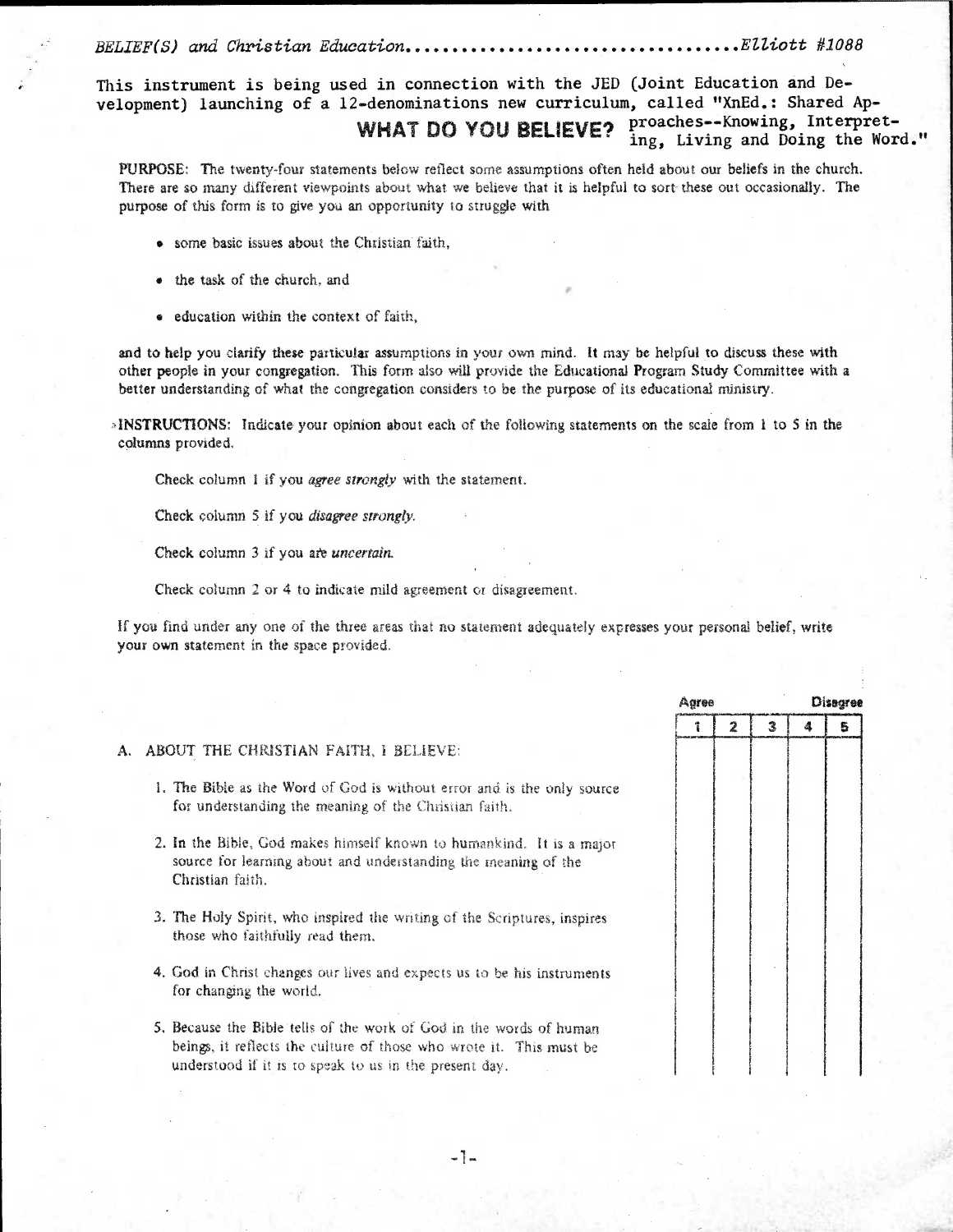|               | Agree |                         |   | <b>Disagree</b> |   |  |  |
|---------------|-------|-------------------------|---|-----------------|---|--|--|
|               | 1     | $\overline{\mathbf{z}}$ | 3 | 4               | 5 |  |  |
| nd becomes    |       |                         |   |                 |   |  |  |
|               |       |                         |   |                 |   |  |  |
| rch and calls |       |                         |   |                 |   |  |  |
|               |       |                         |   |                 |   |  |  |
|               |       |                         |   |                 |   |  |  |
|               |       |                         |   |                 |   |  |  |
|               |       |                         |   |                 |   |  |  |
|               |       |                         |   |                 |   |  |  |
|               |       |                         |   |                 |   |  |  |
|               |       |                         |   |                 |   |  |  |
|               |       |                         |   |                 |   |  |  |
|               |       |                         |   |                 |   |  |  |
|               |       |                         |   |                 |   |  |  |
|               |       |                         |   |                 |   |  |  |
|               |       |                         |   |                 |   |  |  |
| it how to     |       |                         |   |                 |   |  |  |
|               |       |                         |   |                 |   |  |  |
| nd needs in   |       |                         |   |                 |   |  |  |
| stians acting |       |                         |   |                 |   |  |  |
|               |       |                         |   |                 |   |  |  |
|               |       |                         |   |                 |   |  |  |
|               |       |                         |   |                 |   |  |  |
| and based     |       |                         |   |                 |   |  |  |
|               |       |                         |   |                 |   |  |  |
| explore the   |       |                         |   |                 |   |  |  |
|               |       |                         |   |                 |   |  |  |
| e and         |       |                         |   |                 |   |  |  |
|               |       |                         |   |                 |   |  |  |
|               |       |                         |   |                 |   |  |  |
| ed, and       |       |                         |   |                 |   |  |  |
|               |       |                         |   |                 |   |  |  |
| ald be the    |       |                         |   |                 |   |  |  |
|               |       |                         |   |                 |   |  |  |
|               |       |                         |   |                 |   |  |  |
|               |       |                         |   |                 |   |  |  |
|               |       |                         |   |                 |   |  |  |
|               |       |                         |   |                 |   |  |  |
|               |       |                         |   |                 |   |  |  |
|               |       |                         |   |                 |   |  |  |
|               |       |                         |   |                 |   |  |  |

- 6. Scripture demands a personal response to its message and the basis for the Christian's actions.
- 7. Christ calls persons into the community that is the chur this community to become involved in the world.
- 8. The only task of the Christian is to win souls to Christ.

## B. ABOUT TEACHING AND LEARNING, I BELIEVE:

- 9. In today's world it is essential that all persons be taugh interpret the Bible in order to understand its message.
- 10. Christian education should deal primarily with issues an society that call for ethical decision and action by Chris individually and in community.
- 11. The church teaches by all it does.
- 12. Approaches to teaching in the church should be simple on the straightforward interpretation of Scripture.
- 13. Under the guidance of the Holy Spirit, persons should church's relation to society's problems.
- 14. Approaches to teaching in the church should be flexible include all modern teaching methods.
- 15. Teaching methods should be practical and uncomplicate should require easily obtainable materials.
- 16. Ordinarily, the setting for education in the church should weekly class session in the building.

 $-2 -$